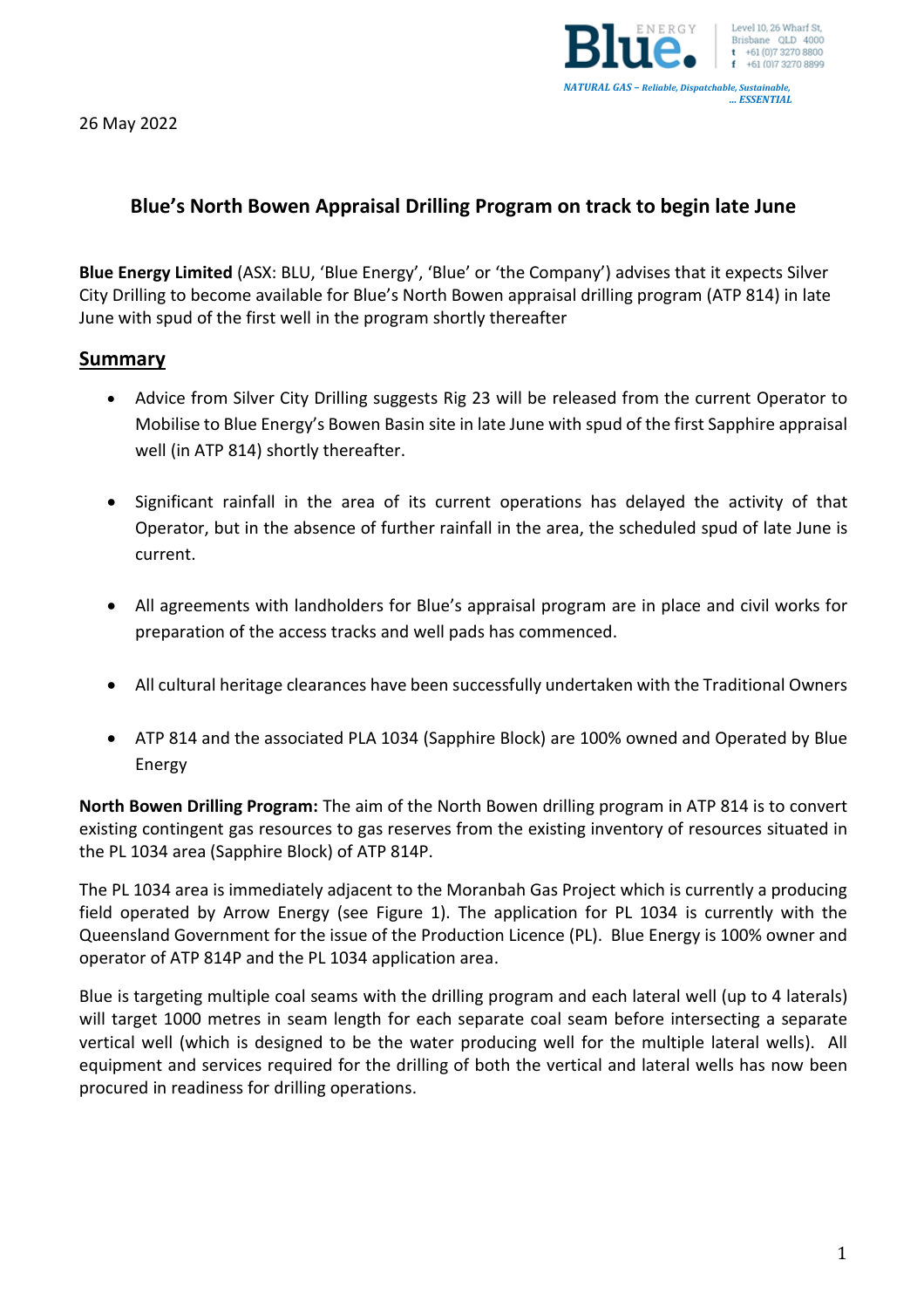

*NATURAL GAS – Reliable, Dispatchable, Sustainable, … ESSENTIAL*



 Figure 1: ATP 814, North Bowen Basin, schematic representation of Blue's proposed well locations to be drilled by Silver City Rig#23 and the proximity of existing adjacent CSG producing wells in the Arrow Energy Operated Moranbah Gas Project

As stated, the principal object of the North Bowen drilling campaign is to build the gas reserve base (through the conversion of 3C resources to 2P reserves) and to test the productivity of the respective target Permian coal seams.

The North Bowen drilling program in PL 1034 has been formulated in conjunction with Netherland Sewell and Associates Inc of Dallas Texas (NSAI), whom Blue uses as the independent assessor and certifier for all of the Company's current oil and gas tenements. NSAI is a global top tier independent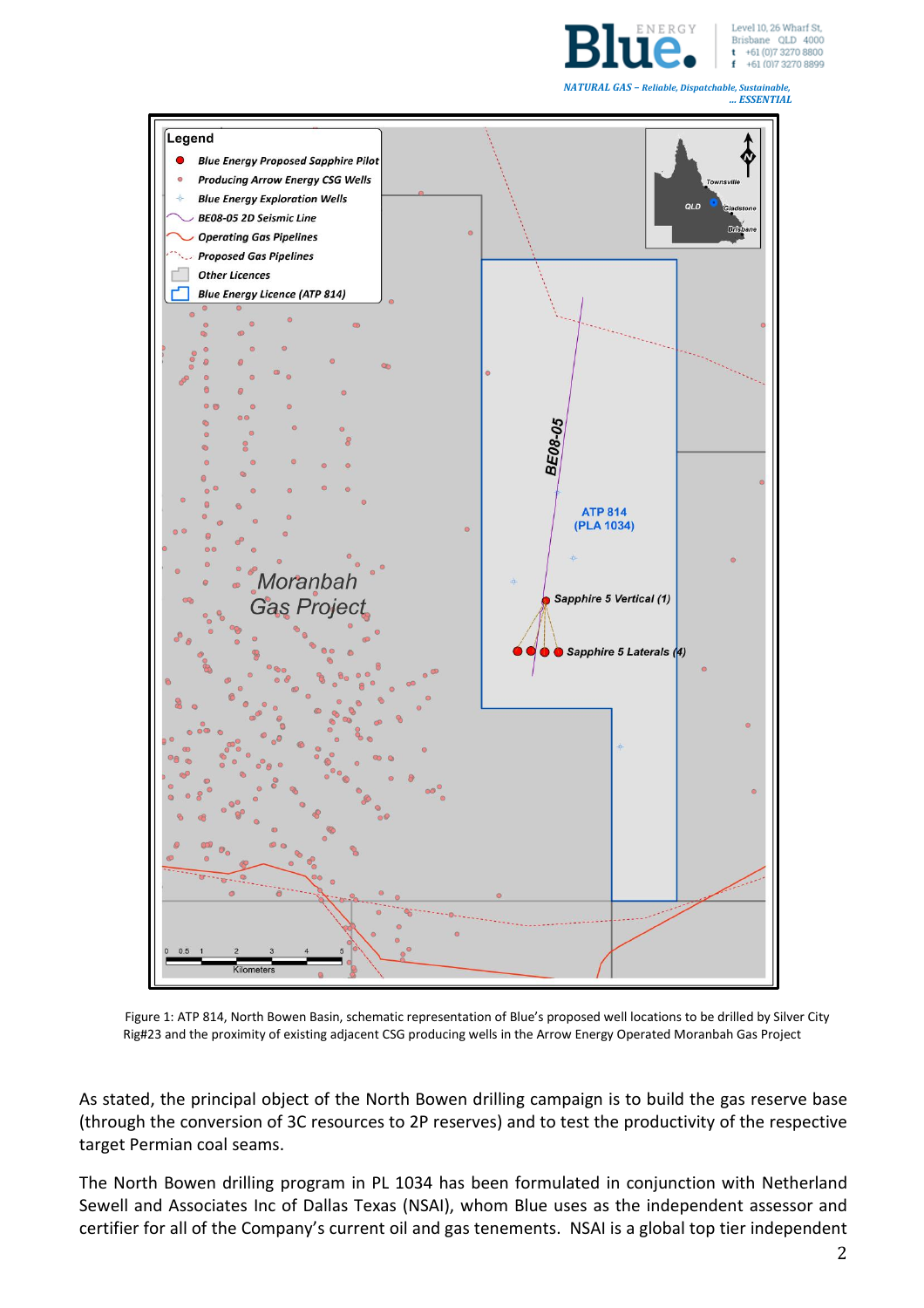

certifier and undertakes certifications for all major CSG-LNG producers in the Surat and Bowen Basins of Queensland. NSAI also provides expert input to the Queensland Government on subsurface technical matters.

The aim of each lateral well in this upcoming program is to remain in seam for up to 1000 metres and intersect the vertical water drainage well, which is also being drilled as one of the 5 wells in the drilling program. All wells are being drilled on or close to existing seismic control and all the laterals will be drilled from a single surface pad location (see Figure 2).



Figure 2: Blue Energy reprocessed seismic line BE08-05 …. Showing proposed multiple lateral well paths intersecting proposed vertical well

This well pattern is also being assessed as a potential development concept for full field development for PLA 1034, as depicted in Figures 2 & 3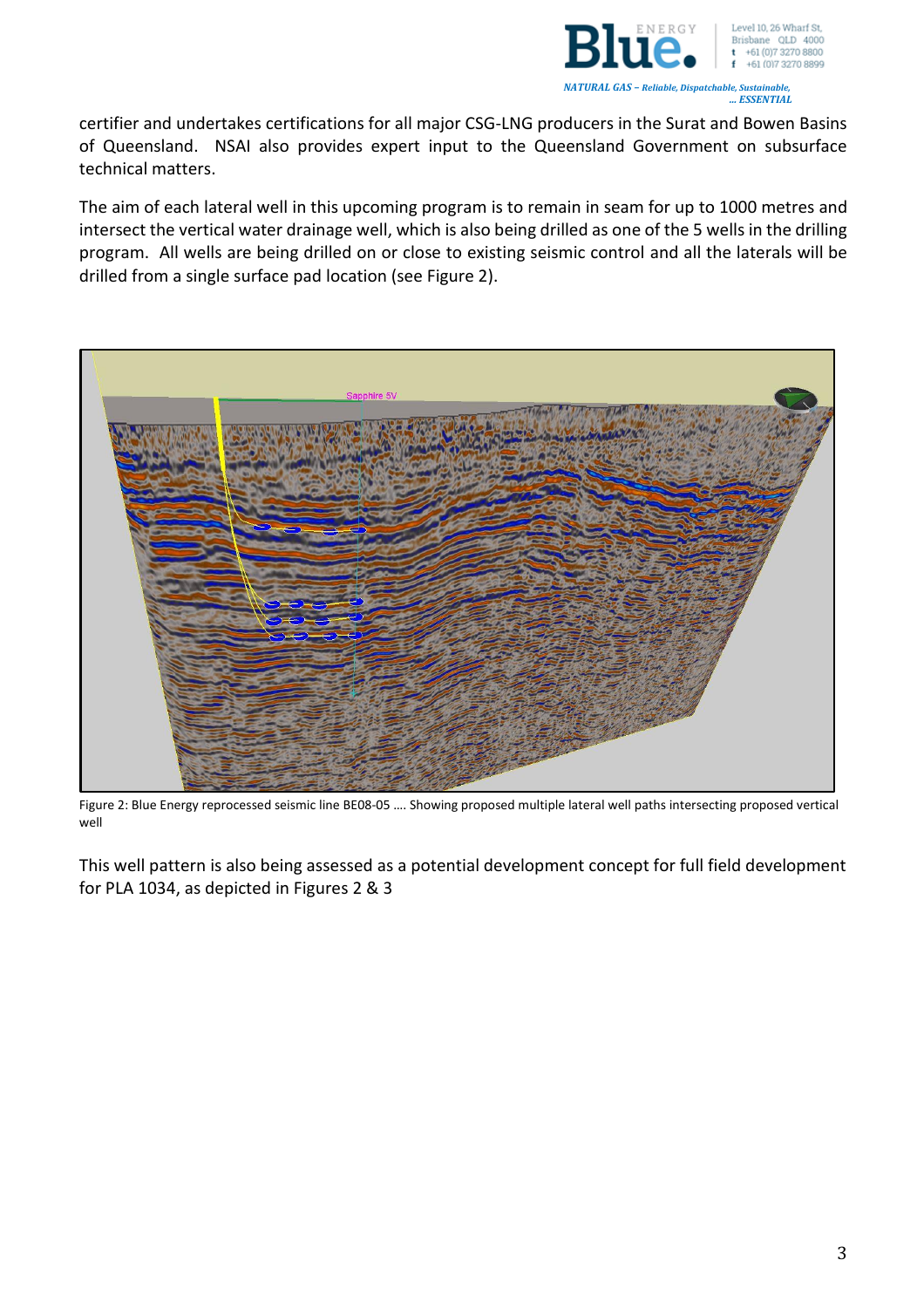

Level 10, 26 Wharf St, Brisbane QLD 4000 +61 (0)7 3270 8800 +61 (0) 7 3270 8899

*NATURAL GAS – Reliable, Dispatchable, Sustainable,* 



Figure 3: Schematic block diagram of well design concept for the development of the ATP 814P gas resources Source: Blue Energy Ltd.

As previously announced to the market, ATP 814 currently has 2P reserves of 71 PJ<sup>+</sup> and 3P reserves of 298 PJ<sup>+</sup> (as independently certified by NSAI) allocated to it. There is also significant upside within the constituent blocks comprising the permit with a combined 3,248 PJ<sup>+</sup> of Contingent Resources in all the area held by the Company's ATP814 granted Potential Commercial Area (PCAs) and PL applications, as estimated by NSAI. There is also additional upside in the Prospective Resources category in the ATP 814 permit of approximately 2,000 PJ of gas in place.